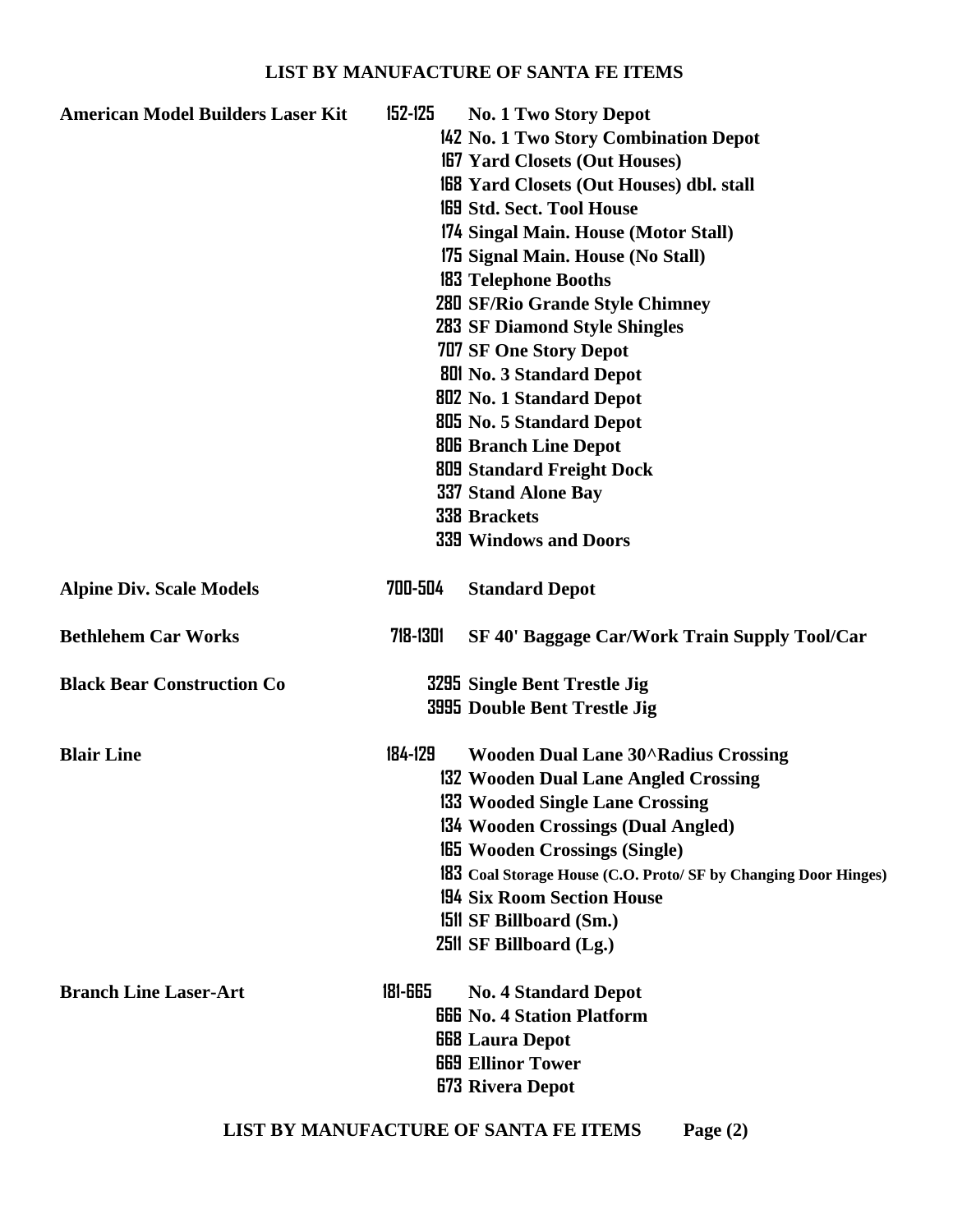| <b>BTS</b>                                                 |               | 464-27501 M.O.W. Shed                                |  |  |
|------------------------------------------------------------|---------------|------------------------------------------------------|--|--|
| <b>Depots By John</b>                                      | 87-126        | <b>SF Style Chimneys</b>                             |  |  |
|                                                            |               | <b>128 SF Style Eave Brackets</b>                    |  |  |
| Intermountain                                              |               | 85-84503 Four Room Section House                     |  |  |
| <b>Campbell</b>                                            | 200-356       | <b>Wooden Water Tank</b>                             |  |  |
|                                                            |               | <b>360 Wooden Pump House</b>                         |  |  |
|                                                            |               | <b>367 Skull Valley Depot</b>                        |  |  |
|                                                            |               | <b>423 Kiowa Jucntion Depot</b>                      |  |  |
|                                                            |               | 424 Kiowa Tower                                      |  |  |
|                                                            |               | 425 Kiowa Jct. Details #1                            |  |  |
|                                                            |               | 426 Kiowa Jct. Details #2                            |  |  |
|                                                            |               | <b>906</b> SF Windows (z pane)                       |  |  |
|                                                            |               | 707 SF Windows (6 over 6)                            |  |  |
|                                                            |               | <b>HE SF Doors</b>                                   |  |  |
| <b>Model Tech. Studios</b>                                 |               | <b>50035 Mission Style Station</b>                   |  |  |
|                                                            | <b>50035A</b> | <b>Mission Style Station Freight House</b>           |  |  |
|                                                            | 50035B        | <b>Mission Style Station Outdoor Pass. Shelter</b>   |  |  |
|                                                            |               | <b>Cotton Bales</b>                                  |  |  |
| <b>Mountaineer Precision Parts</b>                         | 511-990       | <b>SF Sand House</b>                                 |  |  |
| <b>Rix Products</b>                                        | 628-405       | <b>SF 1890 Station Details (Doors &amp; Windows)</b> |  |  |
|                                                            |               | <b>500 29' Water Tower (Flat Roof)</b>               |  |  |
|                                                            |               | <b>501 43' Water Tower (Flat Roof)</b>               |  |  |
|                                                            |               | <b>502 60' Water Tower (Flat Roof)</b>               |  |  |
|                                                            |               | 503 29' Water Tower (Peaked Roof)                    |  |  |
|                                                            |               | 504 43' Water Tower (Peaked Roof)                    |  |  |
|                                                            |               | 505 60' Water Tower (Peaked Roof)                    |  |  |
|                                                            |               | <b>GGU</b> SF Crossbucks and Signs                   |  |  |
| <b>Sequioa</b>                                             | 135-2012      | <b>SF Train Order Racks</b>                          |  |  |
| <b>Showcase Miniatures</b>                                 | 654-2008      | <b>SF Summit Depot</b>                               |  |  |
|                                                            |               | <b>2181 Smudge Pots / For Orange Groves</b>          |  |  |
|                                                            |               | 2115 H O Wigwag Signal / Highway                     |  |  |
|                                                            |               | 216 HO Wigwag Signaal / Tall Highway                 |  |  |
| <b>Sunrise Enterprize</b>                                  |               | $695-14135$ SF 6' Depot Signs                        |  |  |
|                                                            |               | 14136 SF 8' Depot Signs                              |  |  |
|                                                            |               | 14137 SF 10' Depot Signs                             |  |  |
| <b>LIST BY MANUFACTURE OF SANTA FE ITEMS</b><br>Page $(3)$ |               |                                                      |  |  |
| <b>Sidetrack Laser</b>                                     |               | <b>SF Colton Depot</b>                               |  |  |